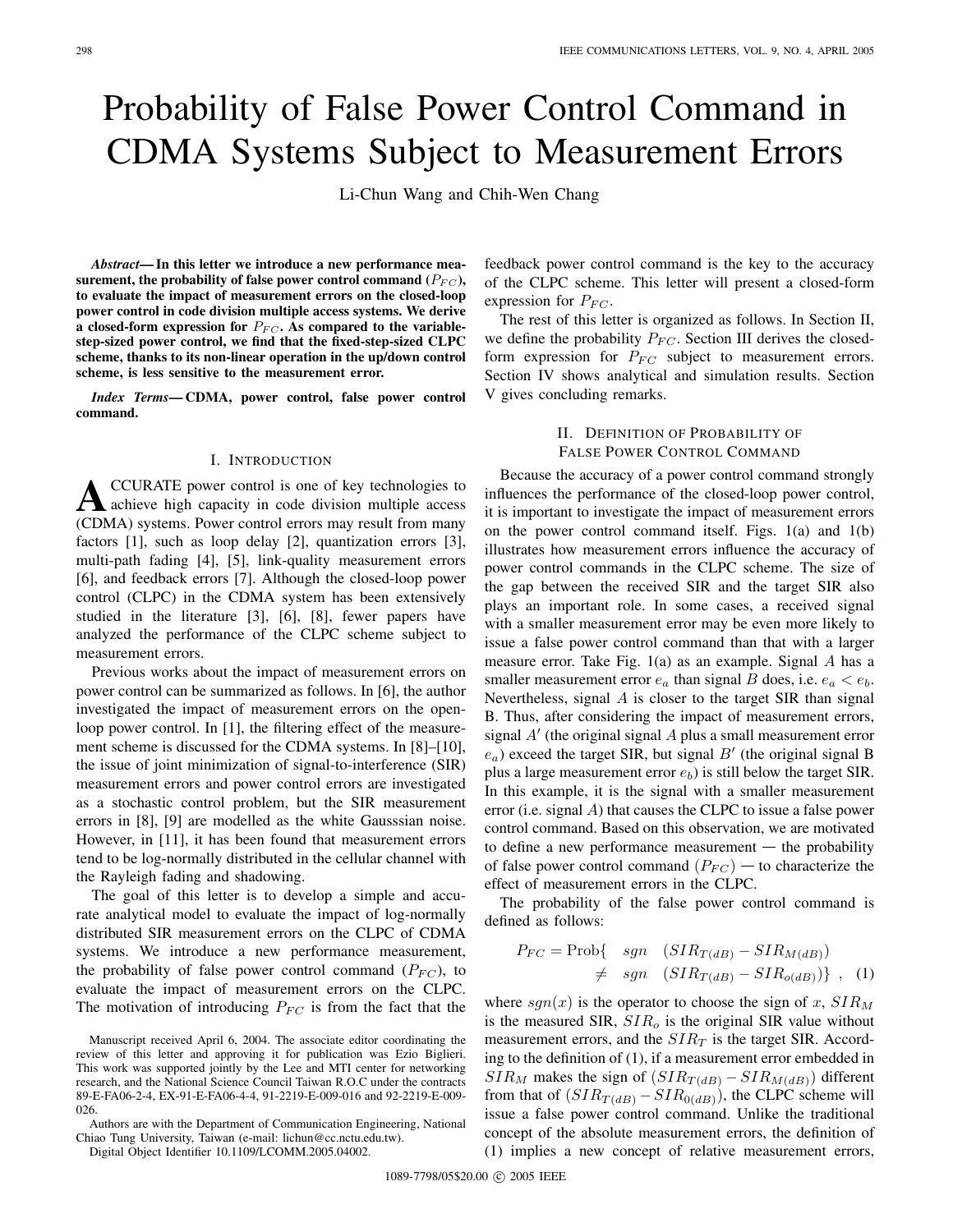

Fig. 1. Effect of measurement errors on the closed-loop power control, where the measurement error in (a)  $e_a$  is smaller than  $e_b$  in (b).

which means that both the amount of measurement errors and the gap size between  $SIR_T$  and  $SIR_M$  will affect the accuracy of the CLPC scheme.

## III. PROBABILITY OF FALSE POWER CONTROL COMMAND

In this section, we derive an analytical formula to calculate the probability of false power control command in terms of measurement errors and power control errors. To begin with, denote  $\xi_p$  and  $\xi_m$  as power control error and measurement error in the dB domain, respectively. Power control error  $\xi_p$ is defined as the difference between the target SIR (denoted as  $SIR_T$ ) and the ideal received signal (denoted as  $SIR_o$ ) in the dB domain. That is,

$$
\xi_p = SIR_{T(dB)} - SIR_{o(dB)} . \tag{2}
$$

Note that  $SIR<sub>o</sub>$  contains no measurement errors. In (2), a negative value of  $\xi_p$  implies the necessity to decrease transmission power, and vice versa.

Because the measured SIR (denoted as  $SIR_M$ ) is the sum of the ideal SIR and the measurement error  $\xi_m$ , we have

$$
SIR_{M(dB)} = SIR_{o(dB)} + \xi_m . \tag{3}
$$

Substituting (2) into (3), we can obtain

$$
SIR_{M(dB)} = SIR_{T(dB)} + \xi_p + \xi_m . \tag{4}
$$

Substituting (2) and (4) into (1), we find that a false power control command occurs when the following condition is sustained:

$$
sgn(SIR_{T(dB)} - (SIR_{T(dB)} + \xi_m + \xi_p))
$$
  

$$
\neq sgn(SIR_{T(dB)} - (SIR_{T(dB)} + \xi_p)).
$$
 (5)

Thus the probability of the false power control command can be written as

$$
P_{FC} = \text{Prob}\{\text{sgn}(\xi_m + \xi_p) \neq \text{sgn}(\xi_p)\}
$$
  
=  $P\{\xi_p + \xi_m < 0, \xi_p > 0\} +$   
 $P\{\xi_p + \xi_m > 0, \xi_p \leq 0\}$ . (6)



Fig. 2. The probability of false power control command  $(P_{FC})$  subject to measurement errors for different Doppler frequencies, where  $f_d = 30, 15$ , and 5 Hz, and target  $E_b/N_o = 5$  dB.

Now we discuss the statistical properties of  $\xi_m$  and  $\xi_p$ . As mentioned in [11], the measurement error is usually modelled as being log-normally distributed. Furthermore, the power control error can also be modelled as a log-normal random variable [12]. Since measurement errors are mainly influenced by the measurement scheme rather than the power control method, we assume that the measurement error  $\xi_m$ is independent of power control error  $\xi_p$  at the instant of issuing a power control command. Since  $\xi_m$  and  $\xi_p$  are two independent normal random variables with zero mean and standard deviation of  $\sigma_{\xi_m}$  and  $\sigma_{\xi_n}$ , respectively, the joint probability density function of  $\xi_p$  and  $\xi_m$  can be expressed as

$$
f_{\xi_p\xi_m}(\xi_p, \xi_m) = \frac{1}{2\pi\sigma_{\xi_p}\sigma_{\xi_m}} \exp\left(\frac{-\varepsilon_p^2}{2\sigma_{\xi_p}^2}\right) \cdot \exp\left(\frac{-\varepsilon_m^2}{2\sigma_{\xi_m}^2}\right). \tag{7}
$$

Because  $\xi_p$  and  $\xi_m$  are symmetric to their mean values and their means are zeros, we have

$$
P(\xi_p + \xi_m < 0, \xi_p > 0) = P(\xi_p + \xi_m > 0, \xi_p \le 0) \quad . \quad (8)
$$

Then, by substituting (7) and (8) into (6),  $P_{FC}$  can be simplified as

$$
P_{FC} = 2P(\xi_p + \xi_m < 0, \xi_p > 0)
$$
\n
$$
= 2P(\xi_m < -\xi_p, \xi_p > 0)
$$
\n
$$
= \frac{1}{2} - \frac{\tan^{-1} \frac{\sigma_{\xi_p}}{\sigma_{\xi_m}}}{\pi} \quad . \tag{9}
$$
\nFrom (9), we can easily calculate the probability of false power

control command in terms of  $\sigma_{\xi_p}$  and  $\sigma_{\xi_m}$ .

#### IV. NUMERICAL RESULTS

In this section, we evaluate the uplink performance of the closed-loop power controlled CDMA system subject to measurement errors under the flat Rayleigh fading channel. We assume that the measurement errors are log-normal random variables [11]. Other parameters used in the simulations are listed in Table I.

Fig. 2 shows the impact of measurement errors on the the probability of false power control command  $(P_{FC})$  for